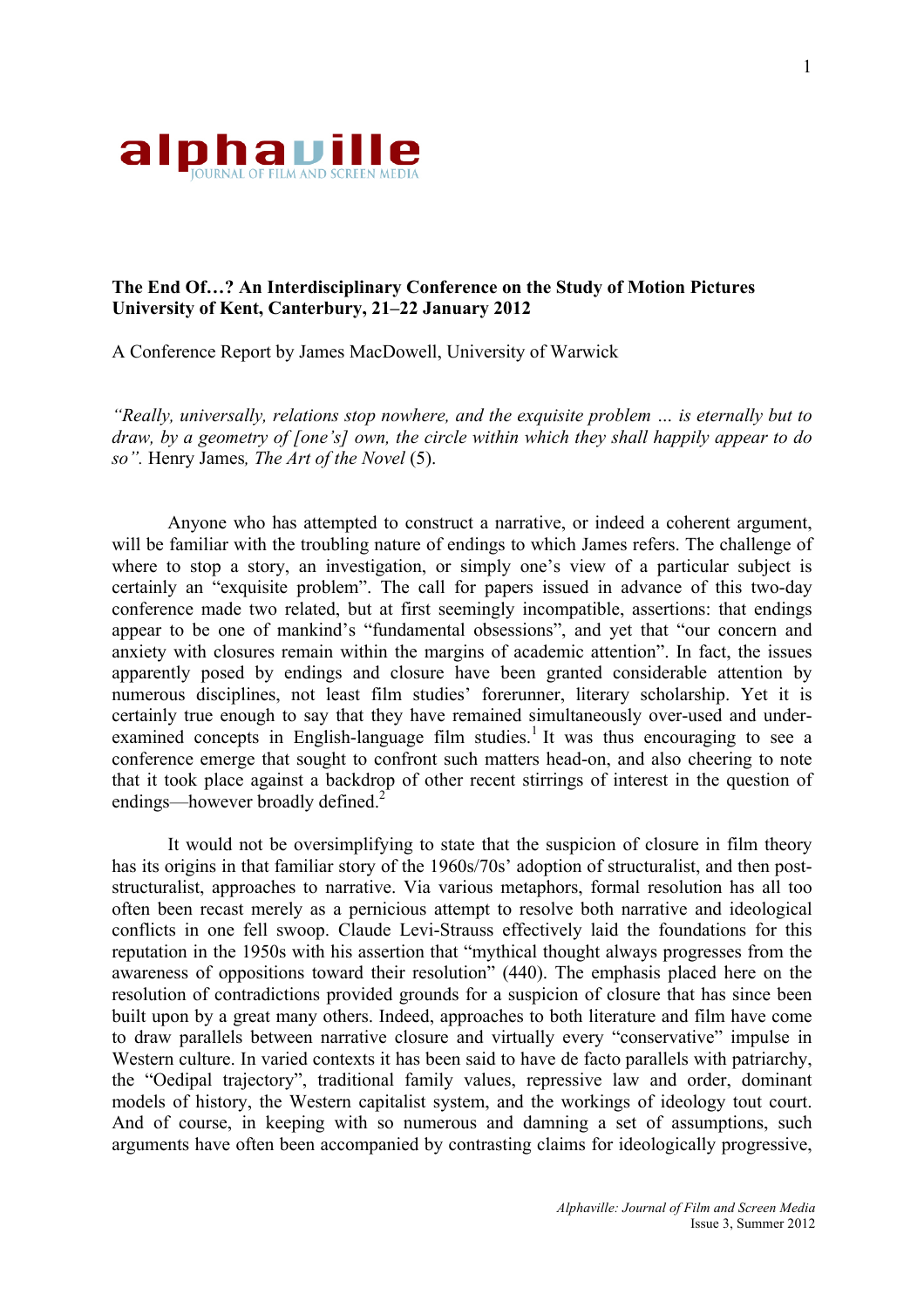"open" texts. Whether it is the "writerly text", the practice of intertextuality, avant-garde cinema, or otherwise, the prevailing theoretical attitude towards closure has often ensured the approach can be the same: since X complicates closure, X has progressive potential.

Given such a theoretical reputation and legacy, it is both strange and yet somehow entirely unsurprising that endings and closure have received so little in-depth attention, and that asides and inference—rather than rigorous investigation—have usually been the tools for drawing their semantic fields. "The End Of…?" (organised by Emre Caglayan, Frances Kamm and Pete Sillett) clearly had the potential to make gestures towards redressing this state of affairs, as well as open up debates about its subject's significance for a diverse array of concerns. And indeed, this relatively small—but impressively heterogeneous and international—conference certainly did offer a generously inclusive interpretation of its subject. Ranging from considerations of individual films' endings to the teleological impulse in theory—via shifting industrial cycles, new consumption patterns, narratives concerned with ends (childhood, apocalypse), etc.—the "ending" was here mined for its full denotative potential. Furthermore, while playfully expressing a familiar ambivalence towards closure in its very title, "The End Of…?" as a whole did nonetheless manage to edge various debates about various "endings" forward in promising directions.

Peter Krämer's keynote address began the proceedings by introducing an eclecticism in subject and approach that would become a recurring feature of the conference. An extremely spirited opening, Krämer drew together such disparate topics as the possible end of film studies as a discipline, the globalisation of international film industries during the  $20<sup>th</sup>$ and  $21<sup>st</sup>$  centuries, and current political debates on climate change—all filtered through both his own personal autobiography, and two science fiction films that end with moments of profound transformation for humankind: *2001: A Space Odyssey* (1968) and *Avatar* (2009). A bold call-to-arms for an explicitly political scholarly practice focused on popular culture's ability to frame discussions of global importance (e.g. ecology), the address seemed to strike some attendees as overambitious. Yet its audaciousness was equally its appeal, and its scope also seemed fitting given the conference's intentionally broad remit. Touching on a multiplicity of "endings"—personal, institutional, epochal, as well as textual (both Stanley Kubrick's and James Cameron's films end with suggestively ambiguous looks-to-camera) this was in many ways an appropriate inauguration of the multifarious purposes to which the conference's conceptual starting point could, and would, be put.

Beginning at the level of texts themselves: it was perhaps surprising that relatively few speakers in fact concerned themselves explicitly with the subject of closure per se though there were notable exceptions. The panel "Dramaturgy and Ending", for example, hosted three researchers who were investigating matters that have been too seldom explored in English-language film studies. A paper delivered *in absentia* by panel chair Christoph Dreher, Robert Rabenalt's work probed the functions of extra-diegetic music in the process of closure, with *Punch-Drunk Love*'s (2002) playful postmodern score and *In The Mood For Love*'s (2000) more classical formal correspondences offering especially illuminating examples of music's power to affectively conclude, and complicate, cinematic endings. Meanwhile, hailing from Finland and Germany respectively, Riikka Pelo and Christine Lang both structured their discussions (of Michael Haneke for the former, of contemporary "auteur" TV series for the latter) around the concept of dramaturgy. This framework cleverly allowed them to bypass some of the more problematic issues that arise from applying language-specific concepts from literary theory to film closure. Appropriating the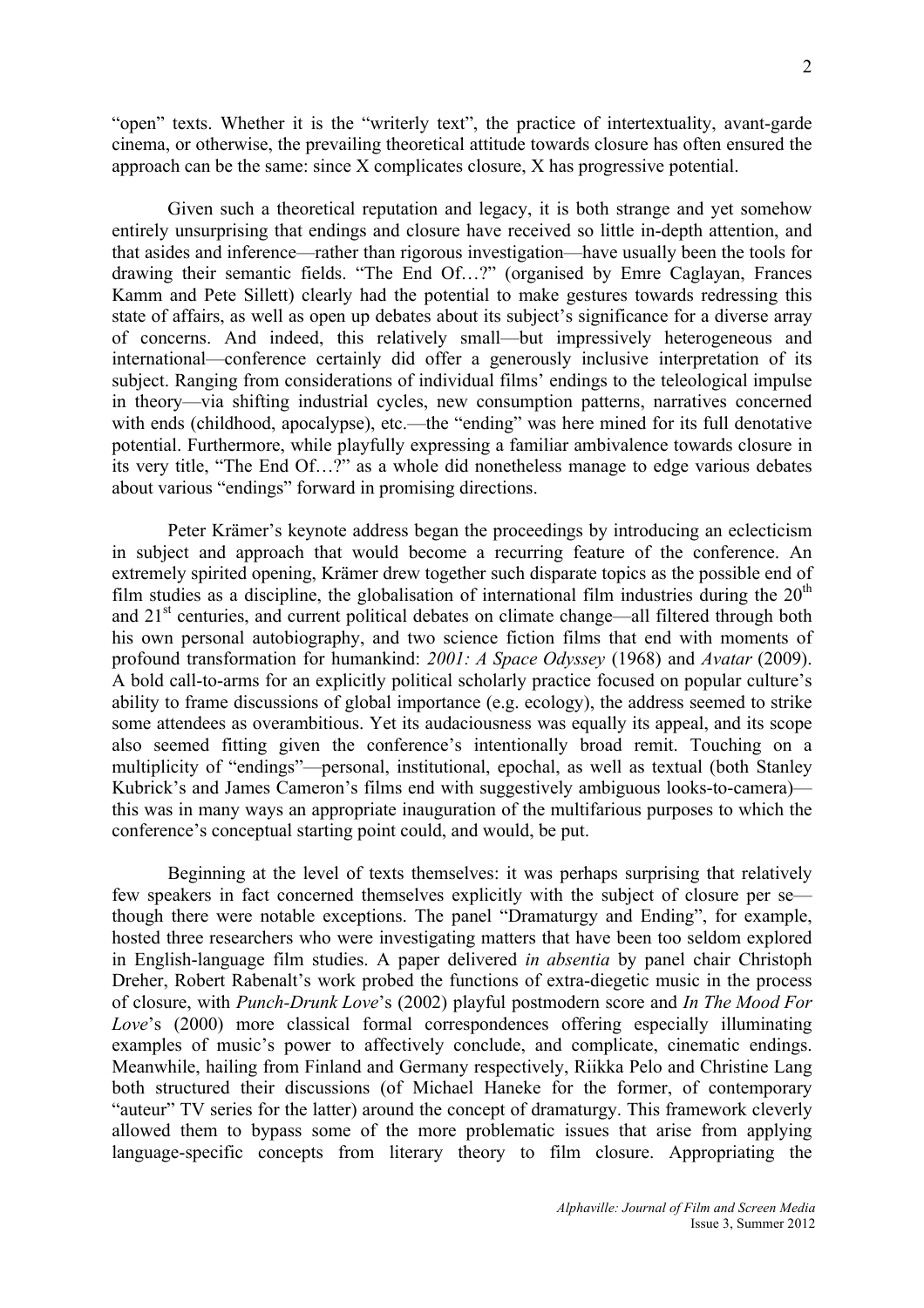dramaturgical notions of "vertical" and "horizontal" performance axes to partially overcome the binary structuralist-derived model of what constitutes "open" and "closed" narrative, Lang's paper on series finales in particular offered glimpses of an alternative approach to endings to which I was grateful to have been introduced.

Continuing the preoccupation with closure on the panel "End of Stories", my own paper, "The Sense of a Happy Ending: Myths, Fictions and the Final Couple", argued that the "happy ending"—a seemingly fundamental feature of Hollywood cinema—has had its features, meanings and very existence largely taken for granted by film scholarship, and that this has been to the detriment of our understanding of what, on closer inspection, emerges as a routinely flexible convention. The other speakers on the panel similarly questioned accepted wisdom about their respective forms of endings. In a useful call for conclusions to be evaluated in relation to all that has preceded them, Ivan Nuns's discussion of the ending of *Eyes Wide Shut* (1999) suggested that Kubrick's final film finishes not with a salving reaffirmation of its central couple's marriage (as many have suggested), but rather adopts an ironic stance whose significance can only be grasped by looking at accumulated patterns of meaning developed across the entire movie. Caleb Turner, meanwhile, presented the case that the familiar, ambiguous closural image of the Western hero lighting out for the horizon has been supplanted in many recent superhero films by an invincible protagonist instead hurtling towards the viewer, blocking out the landscape, and repurposing the trope as an assertion, not of future narrative possibilities, but only of the infinite potential of this lone, domineering hero of the American imaginary.

"The End of Cinema: Changing Patterns of Consumption" was a varied panel that ranged all the way from the Finnish cinematographer Tahvo Hirvonen lamenting the demise of respect for his profession's skill set in this new age of democratised digital technologies, to David Stevens reading *No Country For Old Men* (2007) through postmodern theory and the supposed decline of value and meaning within our "post-humanist", atomised culture. Most exciting, however, was Richard McCulloch's investigation into the ways in which review aggregation websites such as *Rotten Tomatoes* are changing the status of "consensus" in public and critical discussion. Using case studies that demonstrated how the "Tomatometer" is increasingly cited by fans and critics as definitive proof of cinematic quality, McCulloch offered a fascinating analysis of an emerging discursive context in which the quantification of qualitative discourse can seem to create an illusion of the end of "subjective" evaluation itself.

Another somewhat disparate panel (even more so than many conferences, "The End Of…?" inevitably sometimes struggled with groupings) was "Images of the End and Endlessness of the Image". Addressing both industrial and thematic "endings", Sarah Forgacs examined Tsai Ming-Liang's *Goodbye, Dragon Inn* (2003) as a narrative about the demise of ritual cinema going, also situating it within a broader canon of films concerning the passing of cinematic eras. Meanwhile, from a more abstract perspective, Eu Jin Chua offered an interesting account of the concept of "endlessness" in film theory, tracing pronouncements about the medium's supposedly intrinsic potential for infinite vision as expressed by writers such as Bazin, Kracauer and Deleuze. Though a question was justifiably raised during the Q&A as to whether this "endlessness" was prescriptive for, rather than descriptive of, the film image, Chua's paper was nonetheless an original and promising intervention into the conference's central preoccupations—one that I can well imagine being developed in fascinating directions. Just as stimulating was David McGowan's paper on the "ageing" of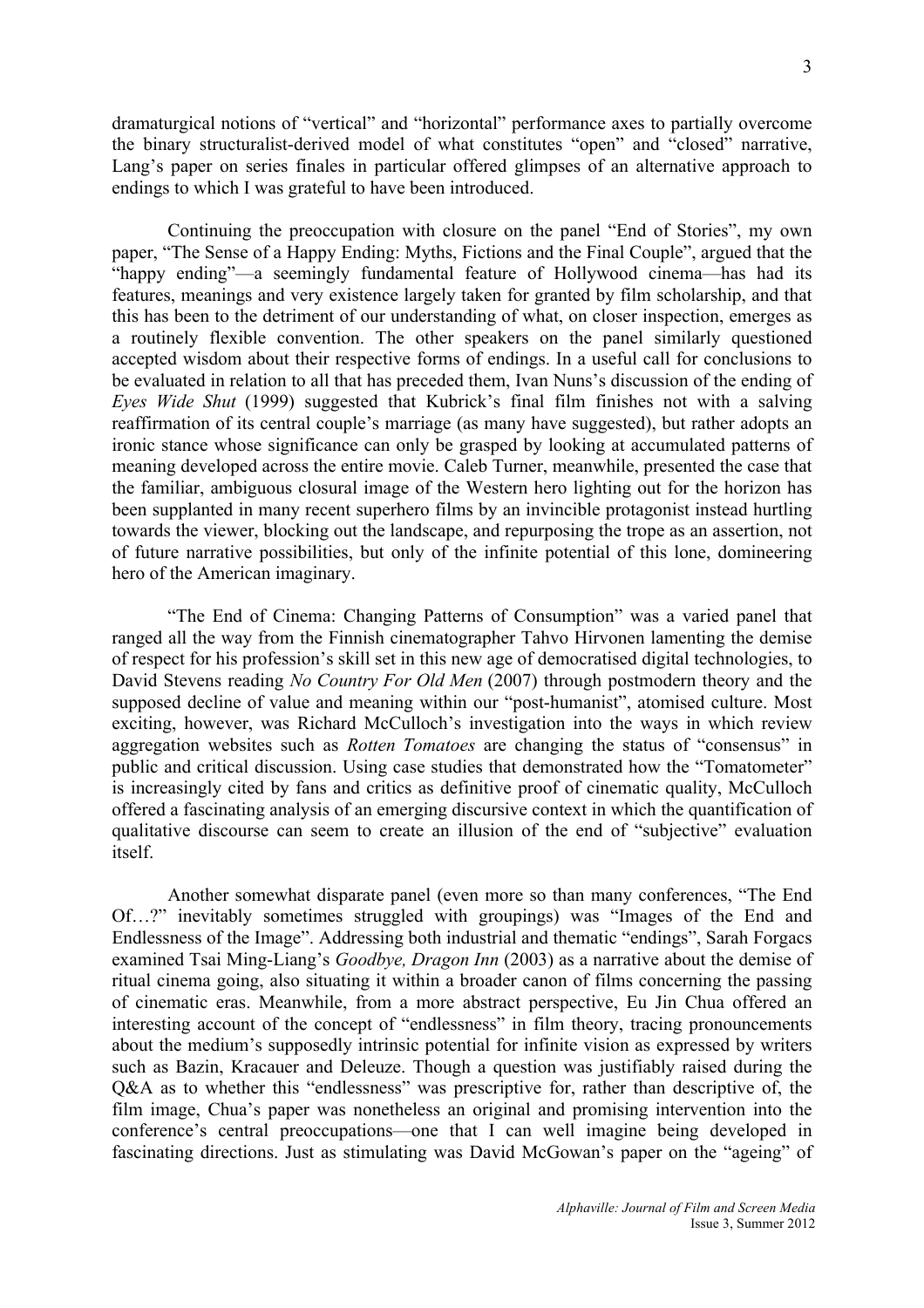canonical cartoon characters, which he approached through the extremely productive lens of star studies. Beginning from the premise that famous figures such as Mickey Mouse and Bugs Bunny have always been constructed less as characters than as stars, McGowan went on to demonstrate some ways in which their potential for "immortality" has in practice regularly been downplayed in favour of cycles that depict them growing older, passing the torch to younger "performers", and so on—in short, obeying very similar career trajectories to liveaction stars.

The usual qualification for a parallel-panel conference applies: I was regrettably unable to see about half of the papers presented during the event. For the sake of a complete record of the proceedings, and for the benefit of future researchers, it is nevertheless worth listing those whose work I was unfortunate enough to miss. On a panel entitled "The End (or Beginning) of Cycles", Pete Falconer presented his research on the "afterlife" of the Western genre, Matthew Legat spoke about the image of apocalypse in post-9/11 cinema, and Philip Phillis delivered a presentation on endings in the cinema of Béla Tarr. A panel called "The (Violent) End of Childhood" saw Katie Barnett speak about the end of parenthood in the film *Rabbit Hole* (2010), Nigel Mather examine "innocence" and its loss in *Kidulthood* (2006) and *Adulthood* (2008), while Stephen Mitchell investigated individualism and closure in Jon Jost's *Sure Fire* (1990). "The End of Theory, Theory of the End" featured Chris de Selincourt discussing the relationship between editing and the cognitive tendency towards segmentation, Eirini Konstantinidou showing her film-essay on cinema and "artificial memories", and Varpu Rantala mapping ways still images are used in film research. A panel probing matters concerning "The Apocalypse and the Auteur" hosted Julie Bock's work on classical music in *Melancholia* (2011), Keeley Saunders's research into the "personal apocalypse" in Derek Jarman's films, and James Weaver's paper about Michael Haneke's *The Time of the Wolf* (2003). Finally, "The End of Cinematic Boundaries" offered Rebecca Wigmore's research on immersion and liminal spaces in transmedial cinema, Neja Tomsic's work on "an other cinema" within contemporary art, and Monika Keska's paper "Exhibition as Film: Peter Greenaway's Cinema Outside Cinema".

Occasionally, presented papers seemed to be only tangentially related to the subject of ends. The panel "The End of the Individual, Body and Society", for instance, saw Stelios Christodoulou treat *Rocky* (1976) as a film about the decline of the Civil Rights era, J. Dan Taylor offer a thoughtful piece on the body as a monstrous liminal space in David Cronenberg's cinema, and James Newton tackle binary, carnivalesque thematic oppositions in the 1960s–70s Italian exploitation genre of "Nunsploitation". Though one might occasionally sense such papers slightly straining to tie their topics to the focus of the conference, the fact that they invariably managed in some fashion to do so can also tell us something significant about the study of end-points in general.

It is a justifiable commonplace to note that the human mind appears to be essentially "pattern-seeking", and that one key process through which we order our perceptions is by the construction of narratives—broadly defined.<sup>3</sup> From the simplest daily task to the grandest of grand narratives, via histories, ideologies and theoretical paradigms, the hermeneutic drive (which is, at base, the narrative impulse) is a central component of virtually any attempt at sense-making. Once this is acknowledged, one is also then obliged to consider the critical importance of endings, since we seem forever destined, as Frank Kermode put it, to "make considerable imaginative investments in coherent patterns which, *by the provision of an end*, make possible a satisfying consonance with the origins and with the middle" (17; emphasis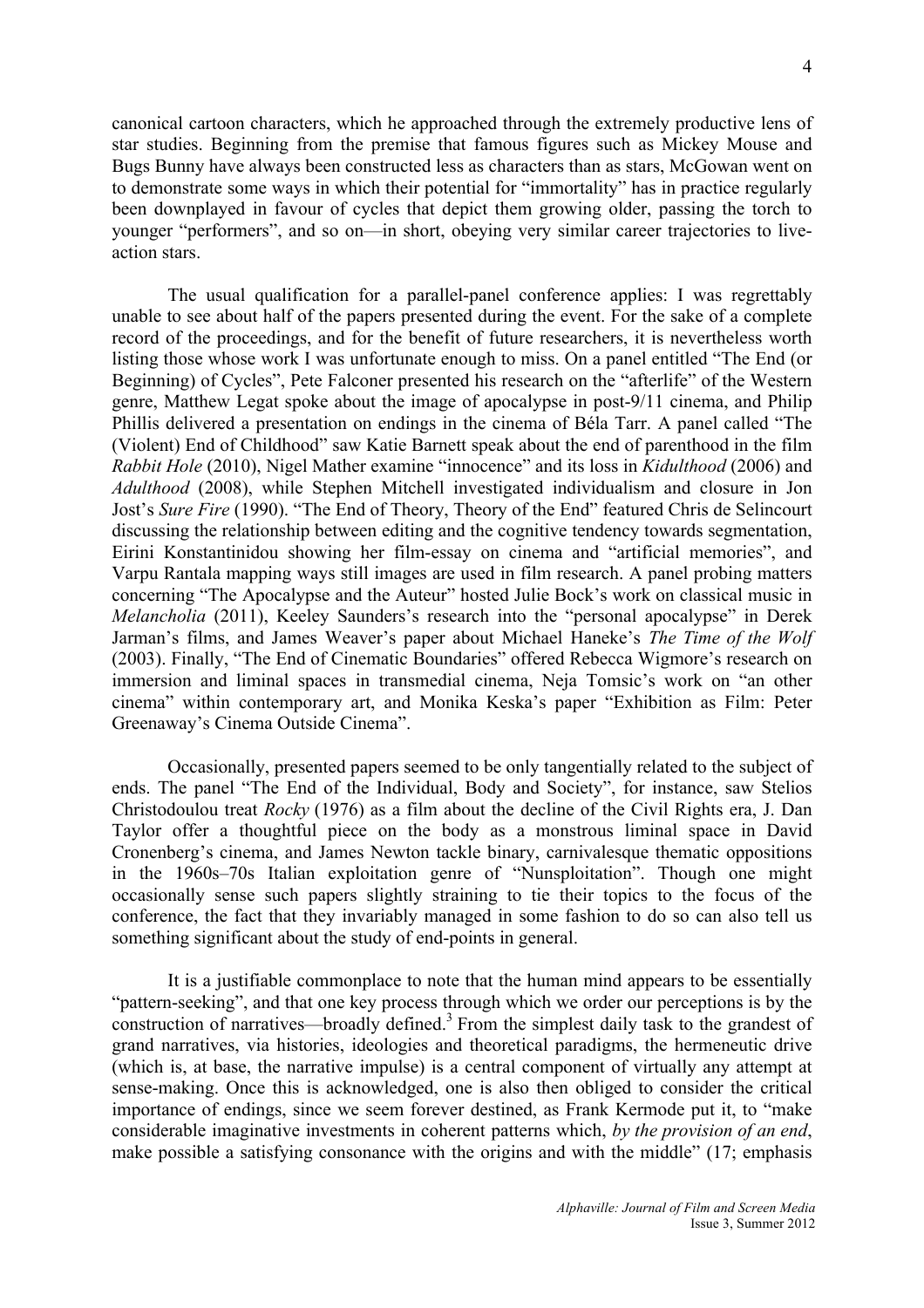added). Thus, appropriately, even those papers at this conference for which endings seemed to be of only secondary concern were all nonetheless intimately bound up with Henry James's "exquisite problem": drawing circles wherein one's subject might appear to stop, however temporarily—be it through a historical era, a generic boundary, or a particular theoretical framework.

Both the problems and potential for the future study of endings are thus clear. "Endings" are fundamental to discourse, inescapably tied as they are to the very process of narrativising—which might just be, as Jameson memorably put it, "the supreme function of the human mind" (123). This should be enough to tell us, firstly, that a feature such as closure should not be viewed ex cathedra as somehow malevolent. It is worth noting, on this point, that, following periods of intense scholarly scepticism and debate on the subject, we have recently witnessed numerous reports of a theoretical "return to narrative" in fields such as history, literature, sociology, feminist theory, and so on—acknowledgements that coherent stories and their endings (be they aesthetic, socio-political, or otherwise) can serve productive functions just as easily as negative ones.<sup>4</sup> "The End Of...?" was a valuable event partly because it bore witness to this "conclusion". What it also did, however, was demonstrate the attendant difficulties of condensing our consideration of conclusions into workable, yet appropriately nuanced, forms. As the James quotation that began this report implies, though our narratives require endings, the real-world phenomena they describe are seldom so neat. What the call for papers referred to as our "anxiety with closures" is thus both in some sense understandable, and untenable if applied indiscriminately. While implicitly acknowledging this, so eclectic a conference on so broad a subject was never going to be able to provide answers to the multitudinous questions it invited. I left Kent wondering whether, although endings can be made relevant to virtually any aspect of our scholarly endeavours, it is not perhaps time for us to begin demarcating our study of them more judiciously: say, one conference investigating textual endings alone, another concerning theoretical teleology, and so on.

There is finally no doubt that this was a most worthwhile event. It achieved its aim of furthering debates about many of the virtually endless number of topics which endings touch, and the organisers deserve praise both for conceiving and successfully executing a conference on so fascinating a subject. The desire for convenient stopping-points being what it is, though (even for the humble charge of the conference report), it is tempting to risk treating as significant the fact that no attempt was made, at the end of the two days, to offer closing remarks.

## **Notes**

<sup>1</sup> The only monographs on film endings in English are Richard Neupert's *The End*: *Narration and Closure in the Cinema* (1995), and Catherine Russell's *Narrative Mortality: Death, Closure, and New Wave Cinemas* (1995). In Italian there exists Micaela Veronesi's *Le soglie del film. Inizio e fine nel cinema* (2005).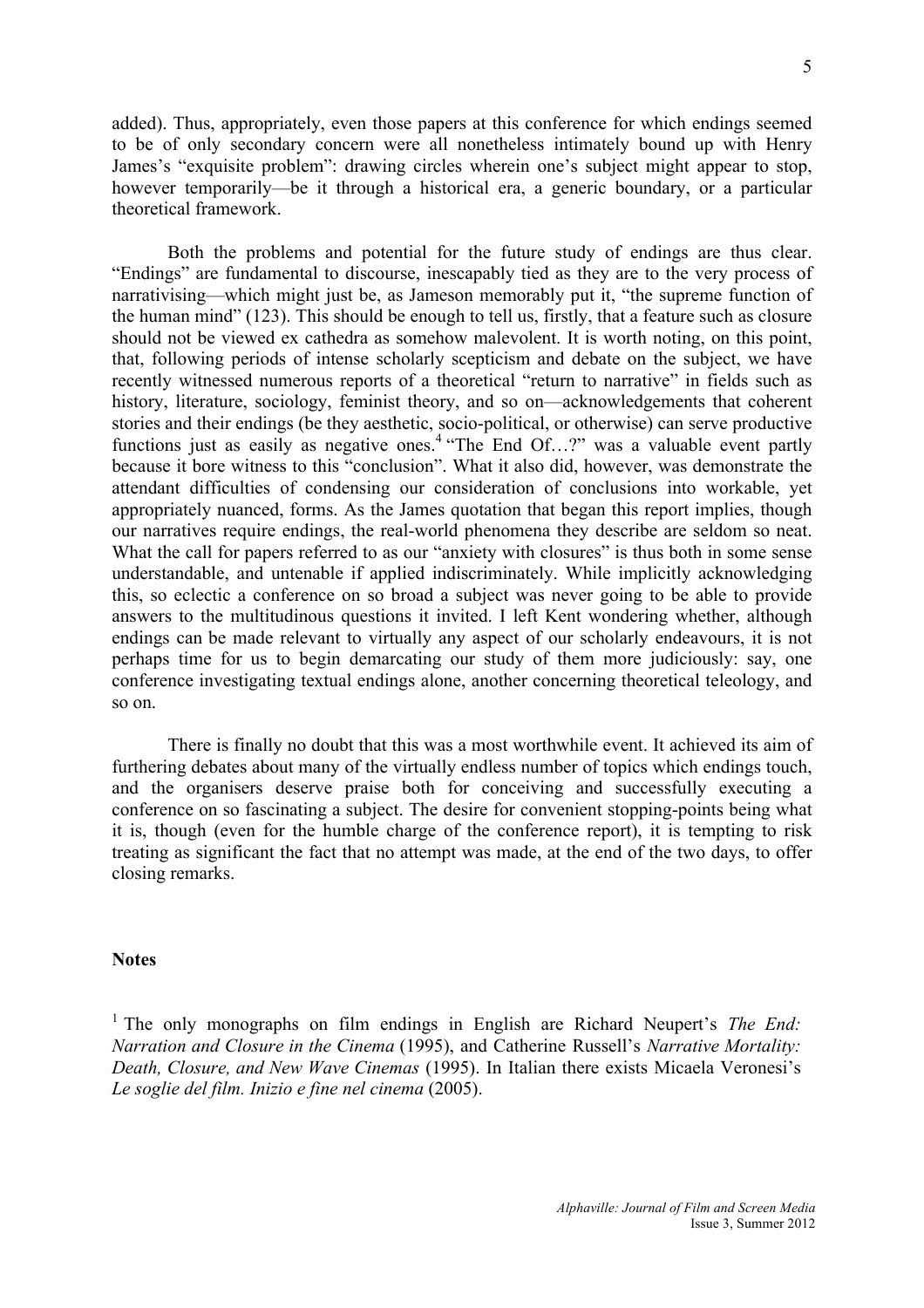<sup>2</sup> See the conferences "Beginnings and Endings in Films, Film & Film Studies" (University of Warwick, 2008) and "The End?" (Indiana University, 2010), both of which sought to approach the subject with a similar breadth of scope to "The End Of…?" See also the more narrowly-focused edited collection, *Happy Endings and Films* (Parey et al., 2010).

<sup>3</sup> See, for instance, Paul Ricœur (1984).

<sup>4</sup> For accounts of this "return to narrative" in these respective disciplines, see, for example: Clark (105), Nünning (236), Burke (167), Butler (17).

## **Works Cited**

*Adulthood*. Dir. Noel Clarke. Pathé, 2008. DVD.

- *Avatar*. Dir. James Cameron. 20th Century Fox, 2009. DVD.
- Burke, Peter. *History and Social Theory* (Second Edition). Ithaca: Cornell University Press, 2005. Print.
- Bruner, Jerome. "The Narrative Construction of Reality". *Piaget's Theory: Prospects and Possibilities.* Eds. Harry Beilin & Peter B. Pufall. Hillside: Lawrence Erlbaum Publishers, 1992. 229-248. Print.
- Butler, Alison. *Women's Cinema: The Contested Screen.* London: Wallflower, 2002. Print.
- Clark, Elizabeth A. *History, Theory, Text: Historians and the Linguistic Turn.* Cambridge, Mass.: Harvard University Press, 2004. Print.
- *Eyes Wide Shut*. Dir. Stanley Kubrick. Warner Bros, 1999. DVD.
- *Goodbye, Dragon Inn*. Dir. Tsai Ming-liang. Homegrown, 2003. DVD.
- *In the Mood for Love*. Dir. Wong Kar-wai. Criterion, 2000. DVD.
- James, Henry. *The Art of the Novel.* Ed. R. P. Blackmur. New York: Scribner's, 1962. Print.
- Jameson, Fredric. *The Political Unconscious.* London: Methuen & Co., 1981. Print.
- Kermode, Frank. *The Sense of an Ending: Studies in the Theory of Fiction*. Oxford: Oxford University Press, 1967. Print.
- *Kidulthood*. Dir. Menhaj Huda. Revolver Entertainment, 2006. DVD.
- Levi-Strauss, Claude. "The Structural Study of Myth". *Journal of American Folklore* 68. 270 (1955): 428-444. Print.